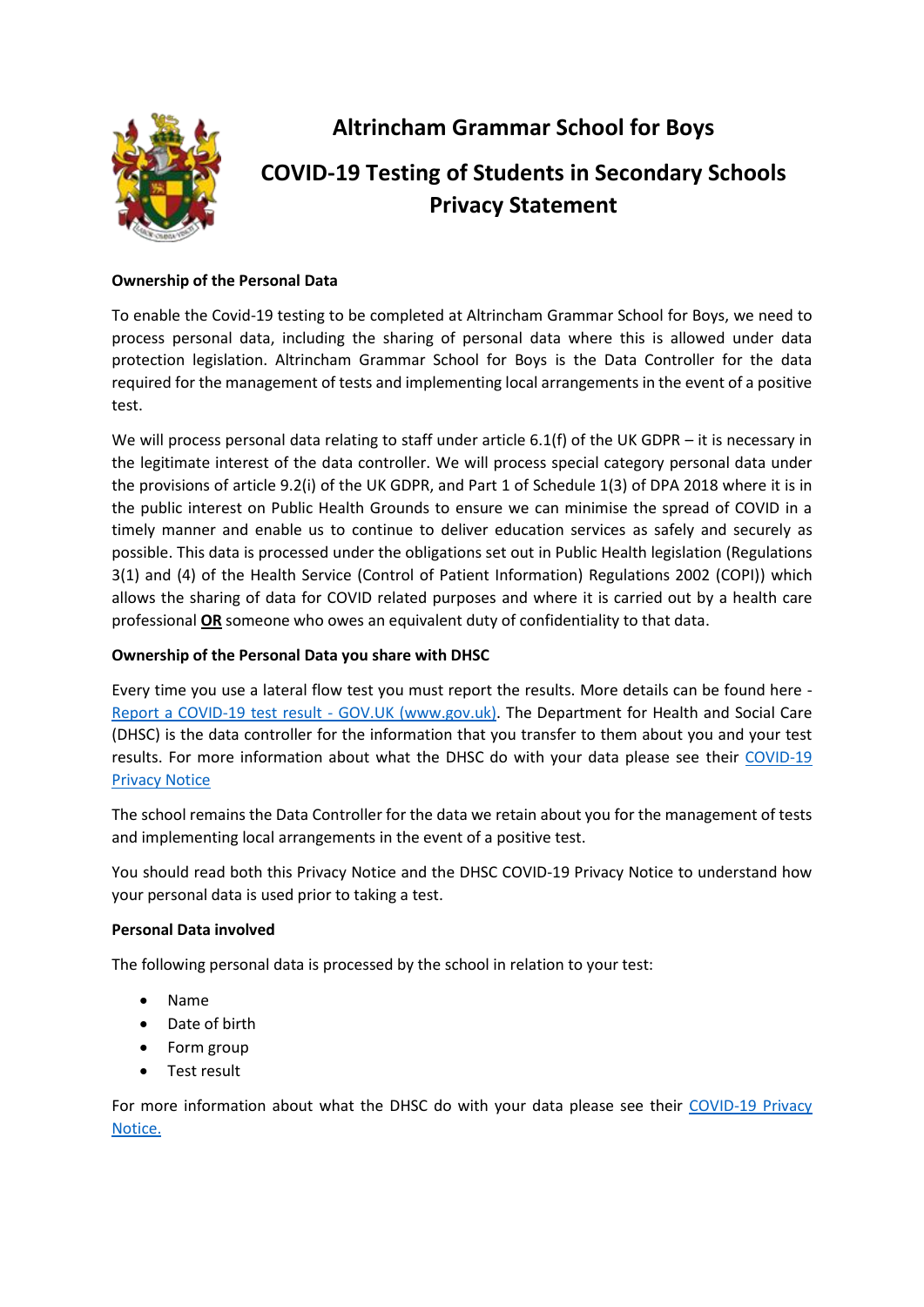#### **How we store your personal information**

The school will maintain a test kit log which will record against your name details of the testing kit which has been provided to you. The school may also record Personal Data about you in its internal COVID-19 test register (the school's COVID-19 test register will not be shared with DHSC). This information will only be stored securely on locally managed systems with appropriate access controls in school and will only be accessible to personnel involved in the management of tests and implementing local arrangements in the event of a positive test.

The school will retain its test kit log and COVID-19 test register for a period of twelve (12) months from the date of the last entries made by the school/college into them.

For more information about what the DHSC do with your data please see their [COVID-19 Privacy](https://www.gov.uk/government/publications/coronavirus-covid-19-testing-privacy-information)  [Notice](https://www.gov.uk/government/publications/coronavirus-covid-19-testing-privacy-information)

#### **Processing of Personal Data Relating to Positive test results**

We will use this information to enact our own COVID isolation and control processes without telling anyone who it is that has received the positive test.

For more information about what the DHSC do with your data please see their [COVID-19 Privacy](https://www.gov.uk/government/publications/coronavirus-covid-19-testing-privacy-information)  [Notice](https://www.gov.uk/government/publications/coronavirus-covid-19-testing-privacy-information)

This information will be kept by the school for a period of twelve (12) months and by the NHS for eight (8) years.

#### **Processing of Personal Data Relating to Negative and Void test results**

We will record a negative and void result for the purpose of stock controls of tests and general performance of the testing process.

#### **Data Sharing Partners**

The personal data associated with test results will be shared with

- DHSC, NHS, PHE to ensure that they can undertake the necessary Test and Trace activities and to conduct research and compile statistical information about Coronavirus.
- Your GP the NHS may share the information you provide with your GP to maintain your medical records and to offer support and guidance as necessary. Any data you provide to the [school/college] will not be shared with your GP.
- Local Government to undertake local public health duties and to record and analyse local spreads.

Personal Data in the school's test kit log will be shared with DHSC to identify which test kit has been given to which individual in the event of a product recall. The school will not share its internal COVID-19 results register with DHSC.

#### **Your Rights**

Under data protection law, you have rights including:

**Your right of access** - You have the right to ask us for copies of your personal information.

**Your right to rectification** - You have the right to ask us to rectify personal information you think is inaccurate. You also have the right to ask us to complete information you think is incomplete.